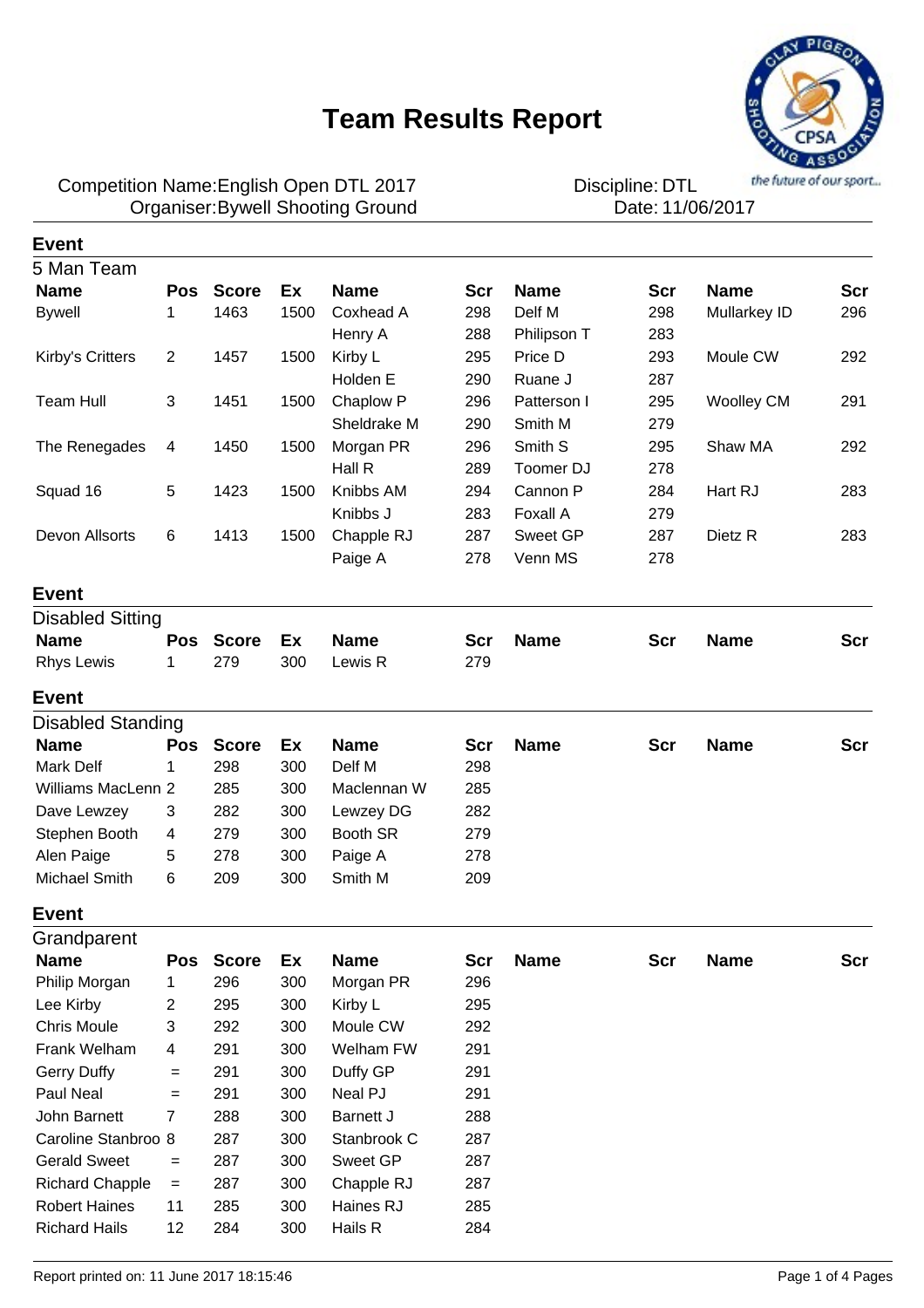

Competition Name:English Open DTL 2017 **Discipline**: DTL Organiser:Bywell Shooting Ground **1200 COV COVER 11/06/2017** 

| Event                   |            |              |     |                       |     |                   |            |             |            |
|-------------------------|------------|--------------|-----|-----------------------|-----|-------------------|------------|-------------|------------|
| <b>Name</b>             | <b>Pos</b> | <b>Score</b> | Ex  | <b>Name</b>           | Scr | <b>Name</b>       | <b>Scr</b> | <b>Name</b> | <b>Scr</b> |
| lan Coley               | 13         | 283          | 300 | Coley IJ              | 283 |                   |            |             |            |
| <b>Michael Shaw</b>     | $=$        | 283          | 300 | Shaw M                | 283 |                   |            |             |            |
| Eric Atkinson           | 15         | 282          | 300 | Atkinson E            | 282 |                   |            |             |            |
| Andy Leak               | 16         | 281          | 300 | Leak A                | 281 |                   |            |             |            |
| Alistair Whitehall      | 17         | 280          | 300 | <b>Whitehall A</b>    | 280 |                   |            |             |            |
| Michael Milne           | $=$        | 280          | 300 | Milne MJ              | 280 |                   |            |             |            |
| Colin Rowan             | 19         | 279          | 300 | Rowan                 | 279 |                   |            |             |            |
| John Hall               | $=$        | 279          | 300 | Hall JR               | 279 |                   |            |             |            |
| Nick Curatolo           | $=$        | 279          | 300 | Curatolo <sub>N</sub> | 279 |                   |            |             |            |
| Alen Paige GP           | 22         | 278          | 300 | Paige A               | 278 |                   |            |             |            |
| Dave Toomer             | $=$        | 278          | 300 | Toomer DJ             | 278 |                   |            |             |            |
| <b>Clive Weston</b>     | 24         | 277          | 300 | Weston C              | 277 |                   |            |             |            |
| John Vining             | 25         | 276          | 300 | Vining J              | 276 |                   |            |             |            |
| Angus MacDonald 26      |            | 275          | 300 | MacDonald A           | 275 |                   |            |             |            |
| David Stanbrook         | 27         | 274          | 300 | Stanbrook D           | 274 |                   |            |             |            |
| <b>Eric Reid</b>        | 28         | 273          | 300 | <b>Reid ES</b>        | 273 |                   |            |             |            |
| Paul Ward               | 29         | 271          | 300 | Ward P                | 271 |                   |            |             |            |
| David Taberner          | 30         | 270          | 300 | <b>Taberner DA</b>    | 270 |                   |            |             |            |
| Paul Hodges             | 31         | 269          | 300 | Hodges PA             | 269 |                   |            |             |            |
| <b>Emrys Roberts</b>    | 32         | 265          | 300 | Roberts E             | 265 |                   |            |             |            |
| Liam Cox                | 33         | 262          | 300 | Cox L                 | 262 |                   |            |             |            |
| Terance Sherlock 34     |            | 255          | 300 | Sherlock T            | 255 |                   |            |             |            |
| <b>Ronald Jenkins</b>   | 35         | 253          | 300 | Jenkins R             | 253 |                   |            |             |            |
| <b>Michael Eales</b>    | 36         | 245          | 300 | Eales MJ              | 245 |                   |            |             |            |
| Ronnie Thickbroo        | $\, =$     | 245          | 300 | Thickbroom R          | 245 |                   |            |             |            |
| James Holden            | 38         | 244          | 300 | Holden J              | 244 |                   |            |             |            |
| Janet Stennett          | 39         | 242          | 300 | Stennett JP           | 242 |                   |            |             |            |
| Paul Stennett           | 40         | 241          | 300 | <b>Stennett P</b>     | 241 |                   |            |             |            |
| Gareth Lloyd            | 41         | 211          | 225 | Lloyd GW              | 211 |                   |            |             |            |
| <b>Event</b>            |            |              |     |                       |     |                   |            |             |            |
| Parent & Child          |            |              |     |                       |     |                   |            |             |            |
| <b>Name</b>             | Pos        | <b>Score</b> | Ex  | <b>Name</b>           | Scr | <b>Name</b>       | <b>Scr</b> | <b>Name</b> | Scr        |
| A & J Knibbs            | 1          | 577          | 600 | Knibbs AM             | 294 | Knibbs J          | 283        |             |            |
| E & T McCauley          | 2          | 572          | 600 | <b>MCCAULEY T</b>     | 286 | Mccauley          | 286        |             |            |
| R & R Jones             | 3          | 571          | 600 | Jones RE              | 294 | Jones RM          | 277        |             |            |
| R & L Hall              | 4          | 561          | 600 | Hall R                | 289 | Hall LC           | 272        |             |            |
| M & I Thurnell          | 5          | 541          | 600 | Thurnell I            | 279 | <b>Thurnell M</b> | 262        |             |            |
| A & A Black             | 6          | 440          | 600 | <b>Black A</b>        | 228 | <b>Black A</b>    | 212        |             |            |
| <b>Event</b>            |            |              |     |                       |     |                   |            |             |            |
| <b>Regional Juniors</b> |            |              |     |                       |     |                   |            |             |            |
| <b>Name</b>             | <b>Pos</b> | <b>Score</b> | Ex  | <b>Name</b>           | Scr | <b>Name</b>       | <b>Scr</b> | <b>Name</b> | <b>Scr</b> |
| North Juniors           | 1          | 580          | 600 | Tate JL               | 294 | Vining OB         | 286        | Sharpe R    | 284        |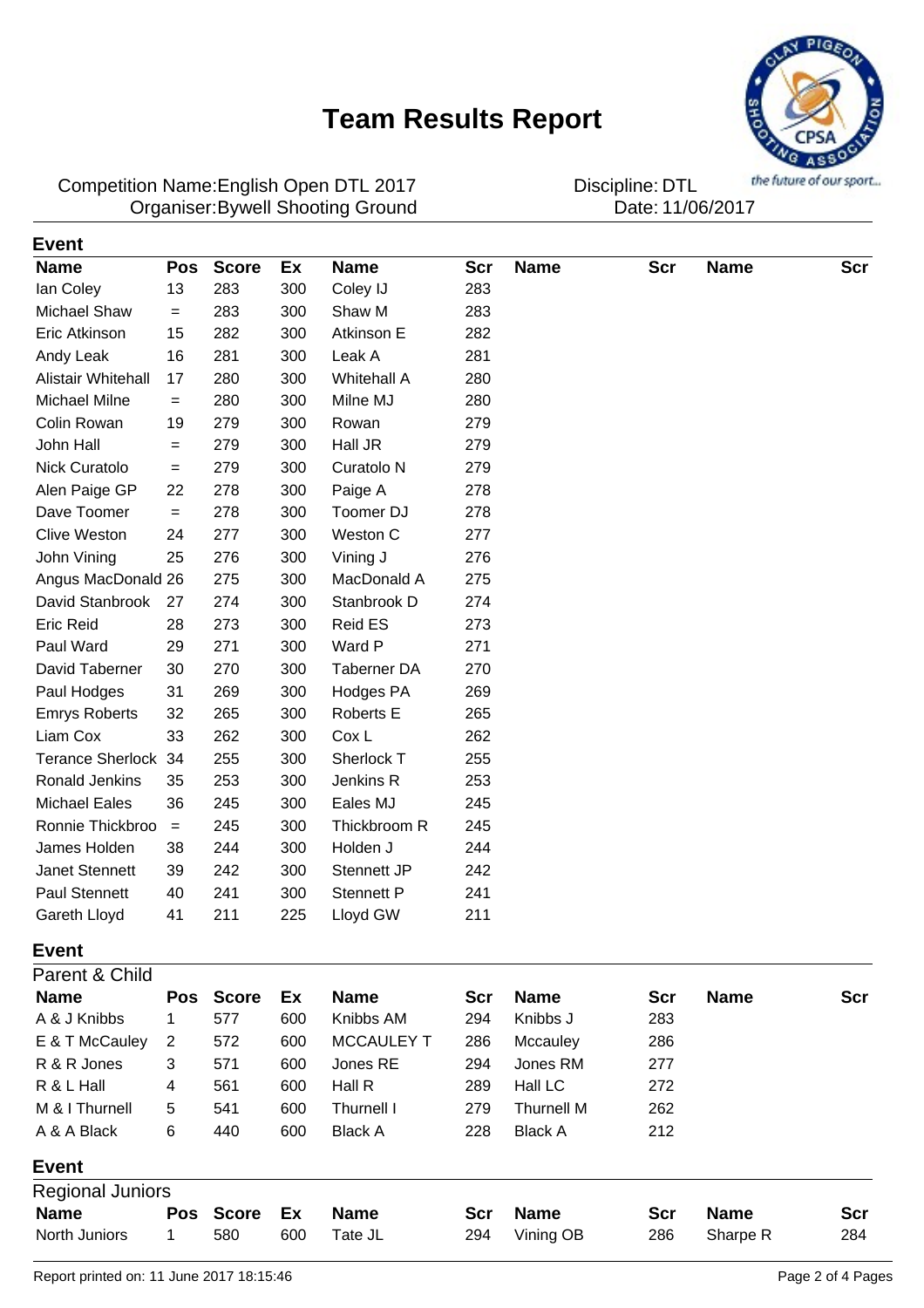

### Competition Name:English Open DTL 2017 **Discipline**: DTL Organiser:Bywell Shooting Ground **1200 COV COVER 11/06/2017**

| <b>Event</b>               |                |              |      |                   |            |                   |     |                   |            |
|----------------------------|----------------|--------------|------|-------------------|------------|-------------------|-----|-------------------|------------|
| <b>Name</b>                | <b>Pos</b>     | <b>Score</b> | Ex   | <b>Name</b>       | Scr        | <b>Name</b>       | Scr | <b>Name</b>       | Scr        |
| <b>West Mids Juniors 2</b> |                | 576          | 600  | Coley H           | 289        | Ruane J           | 287 | Knibbs J          | 283        |
| East Mids Juniors 3        |                | 568          | 600  | <b>Brazier J</b>  | 288        | Lewis G           | 280 | Brazier J         | 270        |
| <b>Event</b>               |                |              |      |                   |            |                   |     |                   |            |
| <b>Regional Ladies</b>     |                |              |      |                   |            |                   |     |                   |            |
| <b>Name</b>                | <b>Pos</b>     | <b>Score</b> | Ex   | <b>Name</b>       | <b>Scr</b> | <b>Name</b>       | Scr | <b>Name</b>       | <b>Scr</b> |
| <b>North Ladies</b>        | 1              | 572          | 600  | Holden E          | 290        | Kitchen CL        | 282 | Powell L          | 281        |
| East Mids Ladies           | 2              | 543          | 600  | Thurnell I        | 279        | Odam S            | 264 | Jacobs FA         | 215        |
| West Mids Ladies 3         |                | 524          | 600  | Hitchmough J      | 264        | <b>Barnett DG</b> | 260 | Hanson JA         | 243        |
| <b>Event</b>               |                |              |      |                   |            |                   |     |                   |            |
| <b>Regional Seniors</b>    |                |              |      |                   |            |                   |     |                   |            |
| <b>Name</b>                | Pos            | <b>Score</b> | Ex   | <b>Name</b>       | Scr        | <b>Name</b>       | Scr | <b>Name</b>       | <b>Scr</b> |
| <b>North Seniors</b>       | 1              | 1475         | 1500 | Singleton JR      | 297        | Turner P          | 297 | Chapman NP        | 295        |
|                            |                |              |      | <b>Turner M</b>   | 295        | Holden RJ         | 291 | Jeminson M        | 291        |
|                            |                |              |      | <b>Elwell RL</b>  | 284        | Tate S            | 276 | Frankland PC      | 276        |
|                            |                |              |      | Peters G          | 272        |                   |     |                   |            |
| <b>West Mids Seniors 2</b> |                | 1469         | 1500 | Weston D          | 296        | Kirby L           | 295 | Relph P           | 293        |
|                            |                |              |      | Price D           | 293        | Moule CW          | 292 | Barnett J         | 288        |
|                            |                |              |      | <b>Furber ES</b>  | 287        | Harris M          | 287 | Hart RJ           | 283        |
|                            |                |              |      | Weston C          | 277        |                   |     |                   |            |
| East Mids Seniors 3        |                | 1453         | 1500 | McLean DW         | 293        | Joyce M           | 292 | <b>Woolley CM</b> | 291        |
|                            |                |              |      | Sheldrake M       | 290        | Linnell J         | 287 | <b>Howlett GK</b> | 284        |
|                            |                |              |      | Shaw M            | 283        | Eley S            | 282 | Brown A           | 279        |
|                            |                |              |      | Wilcoxson L       | 278        |                   |     |                   |            |
| <b>Event</b>               |                |              |      |                   |            |                   |     |                   |            |
| <b>Regional Veterans</b>   |                |              |      |                   |            |                   |     |                   |            |
| <b>Name</b>                | <b>Pos</b>     | <b>Score</b> | Ex   | <b>Name</b>       | Scr        | <b>Name</b>       | Scr | <b>Name</b>       | Scr        |
| West Mids Vetera 1         |                | 575          | 600  | Hinchliffe DJ     | 290        | Haines RJ         | 285 | Coley IJ          | 283        |
| North Veterans             | 2              | 573          | 600  | Henry A           | 288        | Adams JM          | 285 | Philipson T       | 283        |
| East Mids Veteran 3        |                | 569          | 600  | <b>Brookes MJ</b> | 287        | Lovatt NJ         | 282 | Rimington K       | 280        |
| <b>Event</b>               |                |              |      |                   |            |                   |     |                   |            |
| Womble                     |                |              |      |                   |            |                   |     |                   |            |
| <b>Name</b>                | Pos            | <b>Score</b> | Ex   | <b>Name</b>       | Scr        | <b>Name</b>       | Scr | <b>Name</b>       | <b>Scr</b> |
| P & M Turner               | 1              | 592          | 600  | Turner P          | 297        | <b>Turner M</b>   | 295 |                   |            |
| R & J Singleton            | $\overline{2}$ | 583          | 600  | Singleton JR      | 297        | Singleton R       | 286 |                   |            |
| D & M Beedan               | 3              | 576          | 600  | Beedan DM         | 291        | Beedan M          | 285 |                   |            |
| C & D Weston               | 4              | 573          | 600  | Weston D          | 296        | Weston C          | 277 |                   |            |
| J & R Hall                 | 5              | 568          | 600  | Hall R            | 289        | Hall JR           | 279 |                   |            |
| T & T O'Brien              | 6              | 566          | 600  | O'Brien TO        | 286        | O'Brien TI        | 280 |                   |            |
| S & C Kitchen              | 7              | 565          | 600  | Kitchen S         | 283        | Kitchen CL        | 282 |                   |            |
| C & D Stanbrook            | 8              | 561          | 600  | Stanbrook C       | 287        | Stanbrook D       | 274 |                   |            |
| R & K Bright               | 9              | 559          | 600  | <b>Bright K</b>   | 283        | <b>Bright RM</b>  | 276 |                   |            |